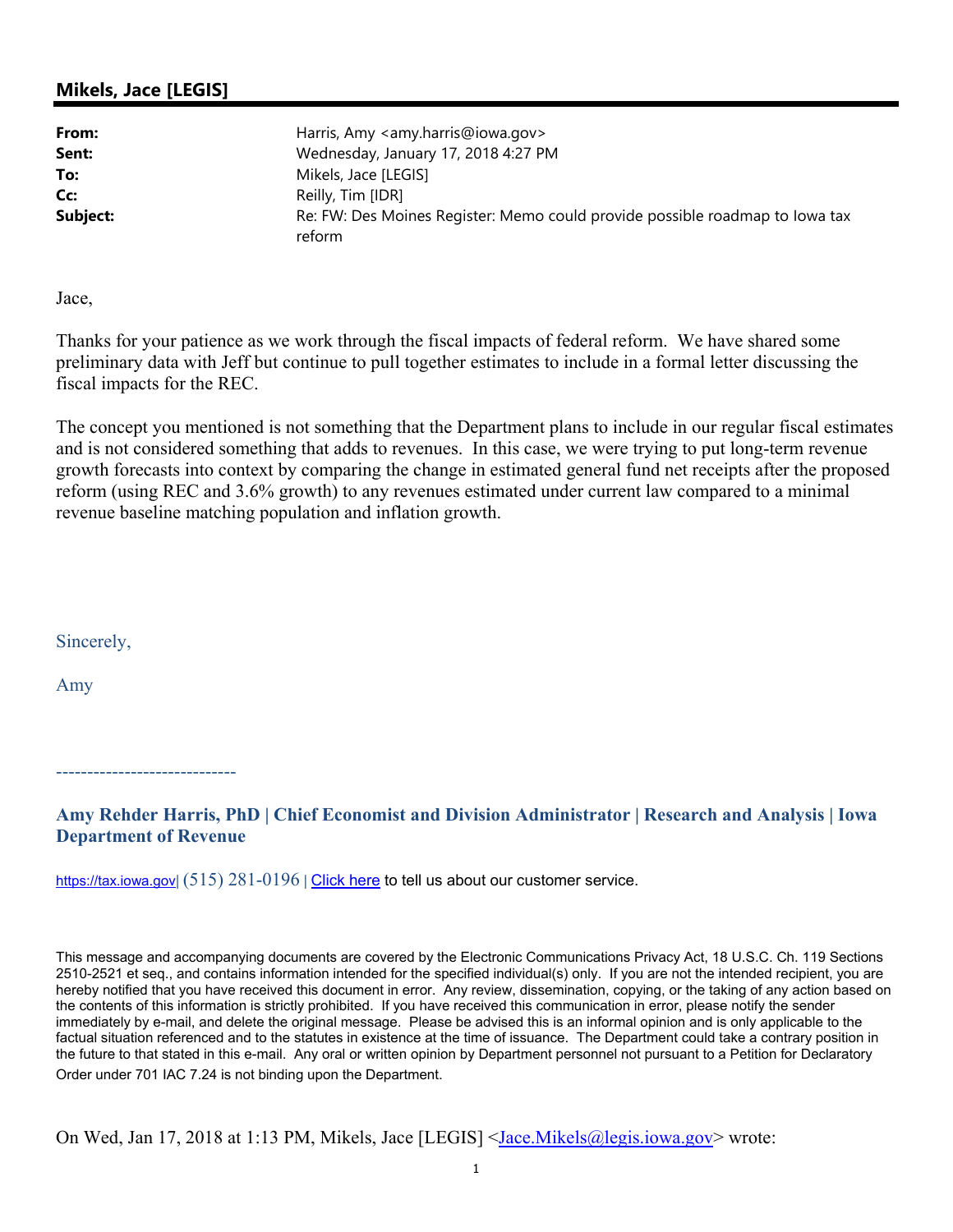Checking in again.

Jace Mikels

Research Analyst

Iowa Senate Democratic Research Staff

(515) 281‐5072

Jace.Mikels@legis.state.ia.us

**From:** Mikels, Jace [LEGIS] **Sent:** Tuesday, January 9, 2018 8:58 AM **To:** Reilly, Tim [IDR] **Subject:** RE: FW: Des Moines Register: Memo could provide possible roadmap to Iowa tax reform

 $Tim -$ 

Just following up on this. Also, is there additional information on the calculations that were used for the estimate provided on Friday? I thought Holly Lyons had asked for the background documentation so LSA could review it for REC purposes.

Jace Mikels

Research Analyst

Iowa Senate Democratic Research Staff

(515) 281‐5072

Jace.Mikels@legis.state.ia.us

**From:** Reilly, Timothy [mailto:tim.reilly@iowa.gov] **Sent:** Thursday, January 4, 2018 1:51 PM **To:** Mikels, Jace [LEGIS] **Subject:** Re: FW: Des Moines Register: Memo could provide possible roadmap to Iowa tax reform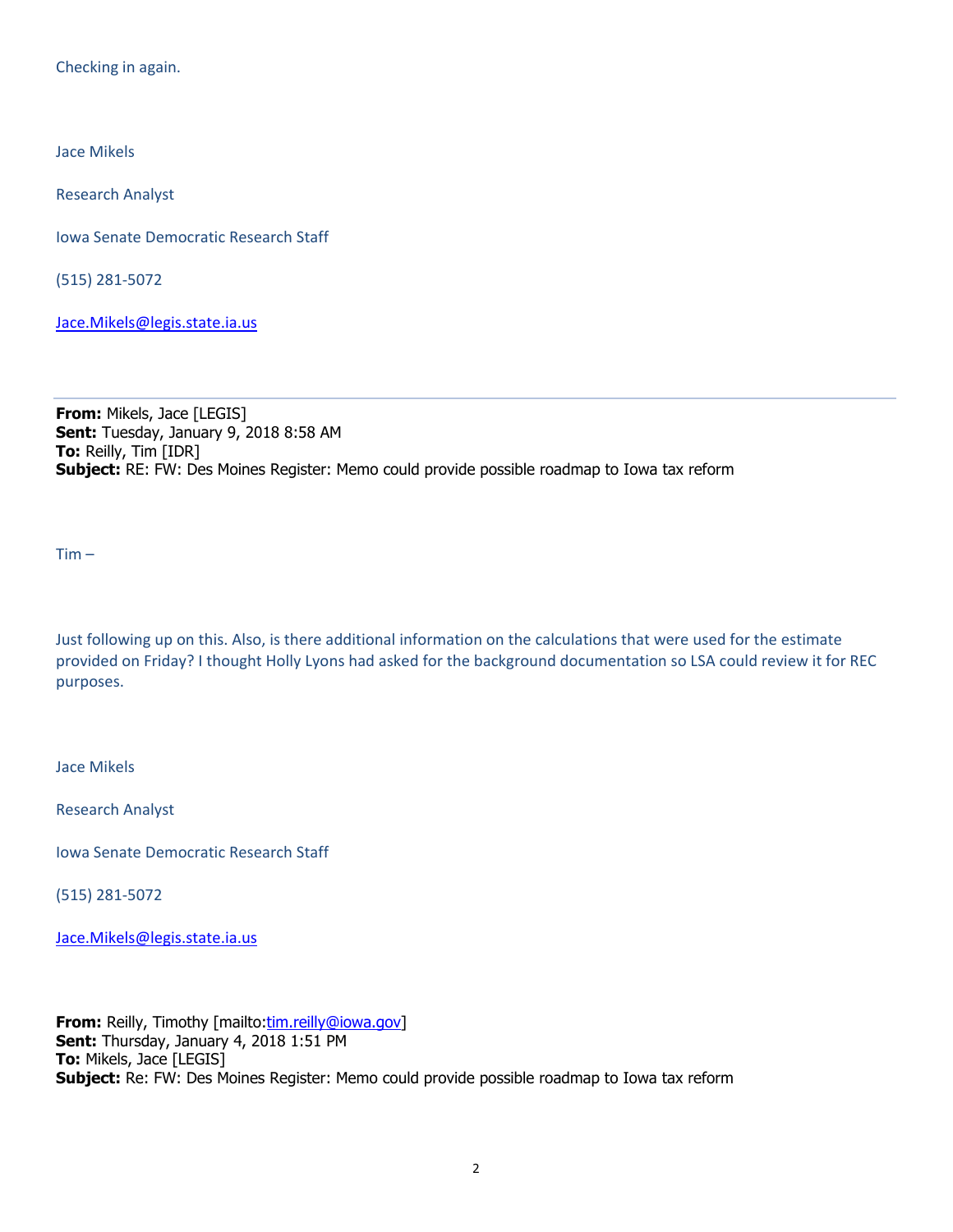Jace,

I'm sorry I haven't gotten back to you on this yet. I haven't been able to get ahold of Amy for even 2 minutes since early this week, as she and our director prepare to present at tomorrow's REC meeting. I'll keep trying to get an answer for you on this.

Thanks,

Tim

On Tue, Jan 2, 2018 at 9:18 AM, Mikels, Jace [LEGIS] <Jace.Mikels@legis.iowa.gov> wrote:

 $Tim -$ 

I wanted to follow up on this email since I have not heard back from Amy yet. I would like to know why "estimated excess growth" was included on the balance sheet when it doesn't seem to be anything that would add to revenues? Is this item going to be included as a standard practice when Revenue prepares estimates in the future?

Jace Mikels

Research Analyst

Iowa Senate Democratic Research Staff

(515) 281‐5072

Jace.Mikels@legis.state.ia.us

**From:** Mikels, Jace [LEGIS] **Sent:** Wednesday, December 20, 2017 8:06 AM **To:** Harris, Amy [IDR] **Cc:** Reilly, Tim [IDR] **Subject:** RE: FW: Des Moines Register: Memo could provide possible roadmap to Iowa tax reform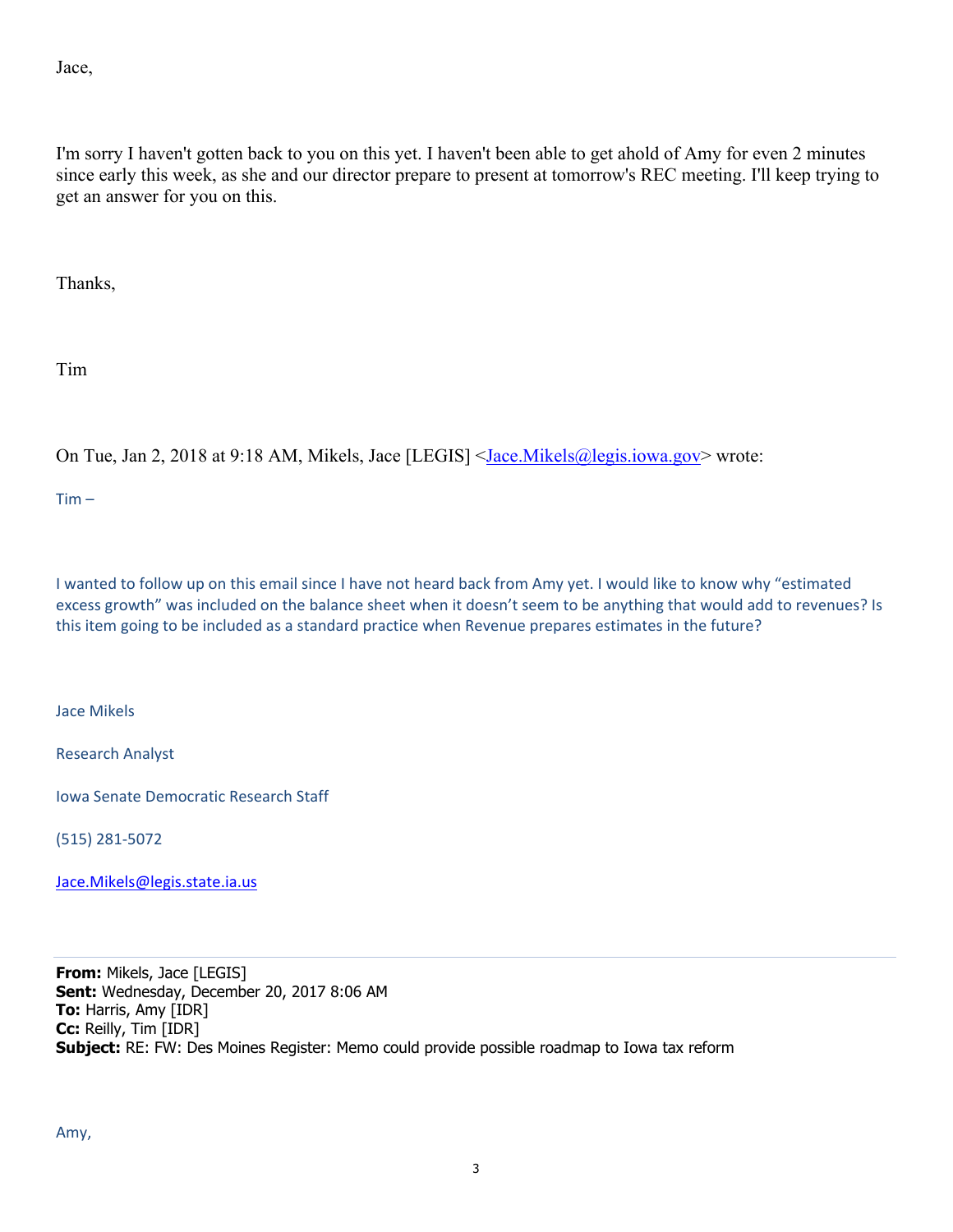That explanation makes sense to me, but is there any historical data to back up including something that "would need to happen" to the balance sheet as something that will happen? The way the table comes across to me is that the estimated excess growth looks like it balances out a portion of the lost revenues from the tax policy changes. That seems counterintuitive to me because it would seem that estimated excess growth is being added on top of the forecast net receipts. Based on your explanation the estimated excess growth is more of a forecast of the need for a growth in expenditures, not what the state will be receiving in revenues.

Jace Mikels

Research Analyst

Iowa Senate Democratic Research Staff

(515) 281‐5072

Jace.Mikels@legis.state.ia.us

**From:** Harris, Amy [mailto:amy.harris@iowa.gov] **Sent:** Wednesday, December 20, 2017 7:17 AM **To:** Mikels, Jace [LEGIS] **Cc:** Reilly, Tim [IDR] **Subject:** Re: FW: Des Moines Register: Memo could provide possible roadmap to Iowa tax reform

Jace,

That is a new concept that my team put forward this summer based on the idea that tax revenues must grow at the rate of population growth and inflation each year in order to maintain the current level of State services (very simplified economists' budgeting concept). Based on REMI forecasts of Iowa population and Moody's Analytics consensus forecast of inflation, then revenues would need to grow by an average of 2.65% each fiscal year over the forecast window to keep up with population and inflation. The "estimated excess growth" amount simply reflects the estimated difference in the forecast of net receipts (assuming cumulative 3.6% growth in FY 2020 and later after REC forecasted growth in FY 2018 and FY 2019) over the baseline cumulative 2.65% growth.

Please let me know if you have any additional questions.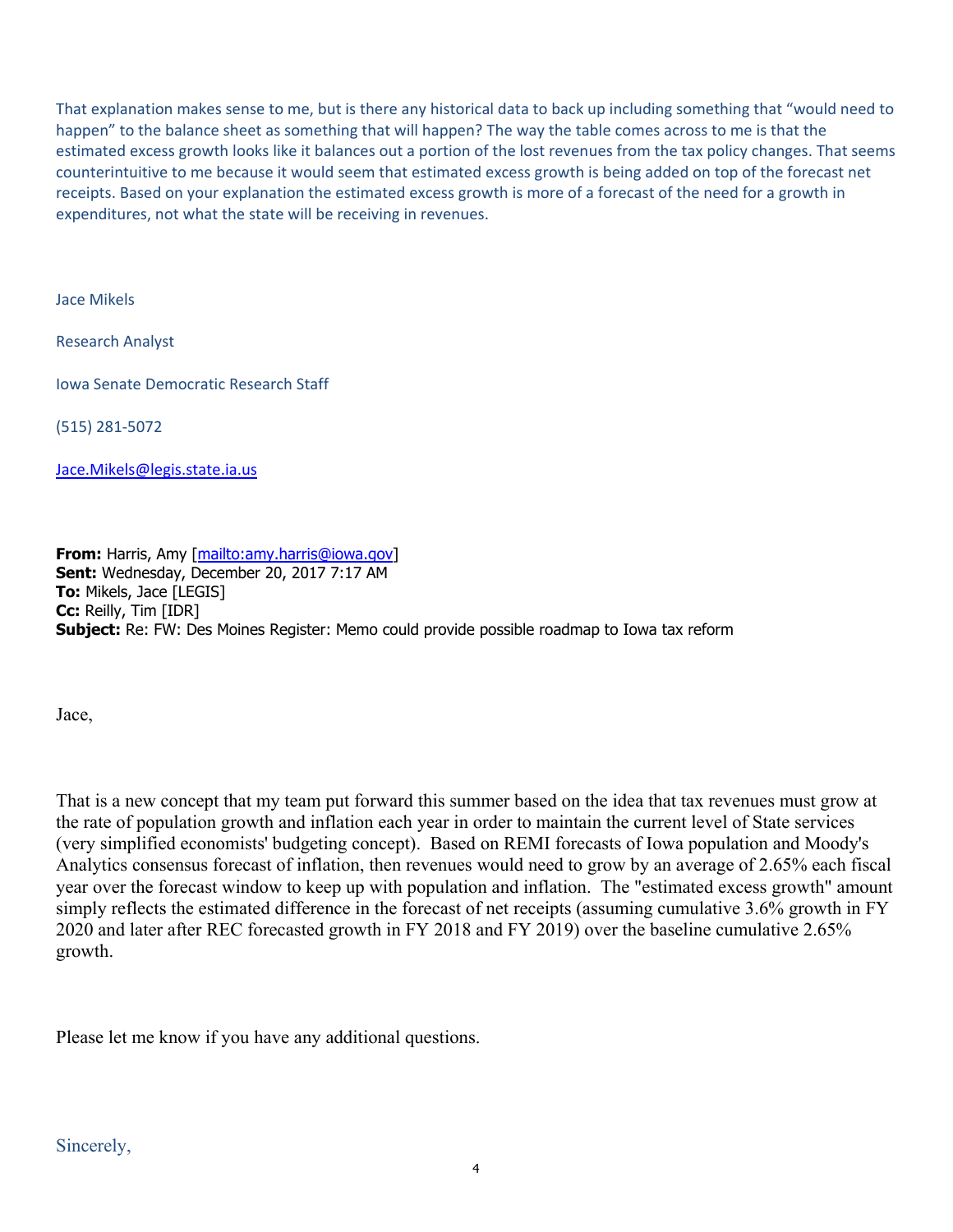-----------------------------

## **Amy Rehder Harris, PhD | Chief Economist and Division Administrator | Research and Analysis | Iowa Department of Revenue**

https://tax.iowa.gov**|** (515) 281-0196 **|** Click here to tell us about our customer service.

This message and accompanying documents are covered by the Electronic Communications Privacy Act, 18 U.S.C. Ch. 119 Sections 2510-2521 et seq., and contains information intended for the specified individual(s) only. If you are not the intended recipient, you are hereby notified that you have received this document in error. Any review, dissemination, copying, or the taking of any action based on the contents of this information is strictly prohibited. If you have received this communication in error, please notify the sender immediately by e-mail, and delete the original message. Please be advised this is an informal opinion and is only applicable to the factual situation referenced and to the statutes in existence at the time of issuance. The Department could take a contrary position in the future to that stated in this e-mail. Any oral or written opinion by Department personnel not pursuant to a Petition for Declaratory Order under 701 IAC 7.24 is not binding upon the Department.

On Tue, Dec 19, 2017 at 1:56 PM, Mikels, Jace [LEGIS] <Jace.Mikels@legis.iowa.gov> wrote:

Amy -

I was looking through the memo in this story that was shared online last week. On the final page (Table 24) there is a line described as "estimated excess growth". I've never seen a line like this on any other report Revenue has put together. Can you tell me what this line reflects and what this estimate is based on?

Thanks.

Jace Mikels Research Analyst Iowa Senate Democratic Research Staff (515) 281-5072 Jace.Mikels@legis.state.ia.us

Subject: Des Moines Register: Memo could provide possible roadmap to Iowa tax reform

From Des Moines Register:

Memo could provide possible roadmap to Iowa tax reform Among the proposals are reductions to individual and corporate tax rates, a reduction in the number of tax brackets and an expansion of the sales tax base.

http://www.desmoinesregister.com/story/news/politics/2017/12/18/memo-could-provide-possible-roadmapiowa-tax-reform/955707001/